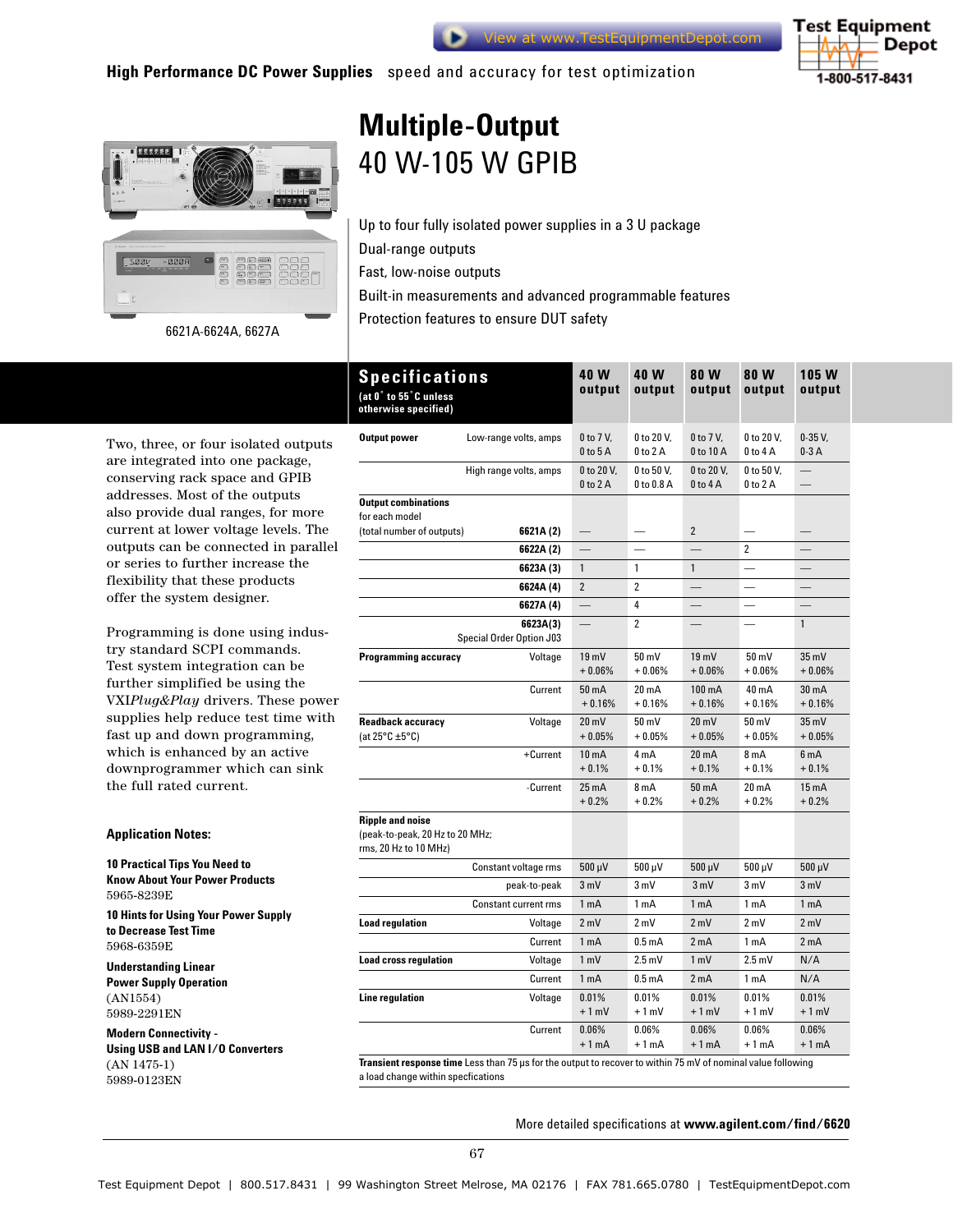## **Multiple-Output:** 40 W-105 W GPIB (Continued)

| <b>Specifications</b> |
|-----------------------|
| (at 0° to 55°C unless |
| otherwise specified)  |

**Supplemental Characteristics** (Non-warranted characteristics determined by design and useful in applying the product)

| Average programming                                                                                                             | Voltage | 6 mV             | $15 \text{ mV}$   | 6mV                | 6 mV                                          | $10.5$ mV         |
|---------------------------------------------------------------------------------------------------------------------------------|---------|------------------|-------------------|--------------------|-----------------------------------------------|-------------------|
| resolution                                                                                                                      |         |                  |                   | 20 mV (high)       | 20 mV (high)                                  |                   |
|                                                                                                                                 | Current | $25 \text{ mA}$  | 10 <sub>m</sub> A | $50 \text{ mA}$    | $50 \text{ mA}$                               | 15 <sub>m</sub> A |
|                                                                                                                                 |         |                  |                   |                    | $20 \text{ mA}$ (high) $20 \text{ mA}$ (high) |                   |
| 0VP                                                                                                                             |         | $100 \text{ mV}$ | $250 \text{ mV}$  | $100 \text{ mV}$ 2 | $50 \text{ mV}$                               | $175 \text{ mV}$  |
| Output programming response time<br>(time to settle within 0.1% of full scale output,<br>after Vset command has been processed) |         | 2 <sub>ms</sub>  | 6 <sub>ms</sub>   | 2 <sub>ms</sub>    | 6 <sub>ms</sub>                               | 6 <sub>ms</sub>   |

**Opt 0L2** Extra copy of standard printed documentation package **Opt 0B0** Full documentation on CD-ROM only **Opt 0B3** Service Manual **\*** Support rails required

**Accessories**

**p/n 1494-0059** Rack Slide Kit **E3663A** Support rails for Agilent rack cabinets

## **Input Power:** 550 W max., 720 VA max.

**GPIB Interface Capabilities:** SH1, AH1, T6, L4, SR1, RL1, PP1, DC1, DT0.

**Supplemental Characteristics for all model numbers**

**DC Floating Voltage:** All outputs can be floated up to ±240 Vdc from chassis

**Remote Sensing:** Up to 1 V drop per load lead. The drop in the load leads is subtracted from the voltage available

**Command Processing Time:** 7 ms typical with front-panel display disabled **Down Programming:** Current sink limits are fixed approximately 10% higher than source limits for a given operating

**Software Driver:** VXI*Plug&Play*

voltage above 2.5 V

ground

for the load.

**Regulatory Compliance:** Listed to UL1244; conforms to IEC 61010-1; carries the CE mark.

**Size:** 425.5 mm W x 132.6 mm H x 497.8 mm D (16.75 in x 5.22 in x 19.6 in)

**Weight:** Net, 17.4 kg (38 lb); shipping, 22.7 kg (50 lb)

**Warranty Period:** One year

### **Ordering Information**

**Opt 100** 87 to 106 Vac, 47 to 66 Hz Input, 6.3 A (Japan only)

**Opt 120** 104 to 127 Vac, 47 to 63 Hz **Opt 220** 191 to 233 Vac, 47 to 66 Hz, 3.0 A **Opt 240** 209 to 250 Vac, 47 to 66 Hz, 3.0 A **Opt 750** Relay Control and DFI/RI

**Opt S50** similar to option 750, however the remote inhibit does not latch

- **\* Opt 908** Rack-mount Kit (p/n 5062-3977)
- **\* Opt 909** Rack-mount Kit w/Handles (p/n 5063-9221) **Opt 0L1** Full documentation on CD-ROM, and printed standard documentation package

## **Agilent Models: 6621A, 6622A, 6623A, 6624A, 6627A**

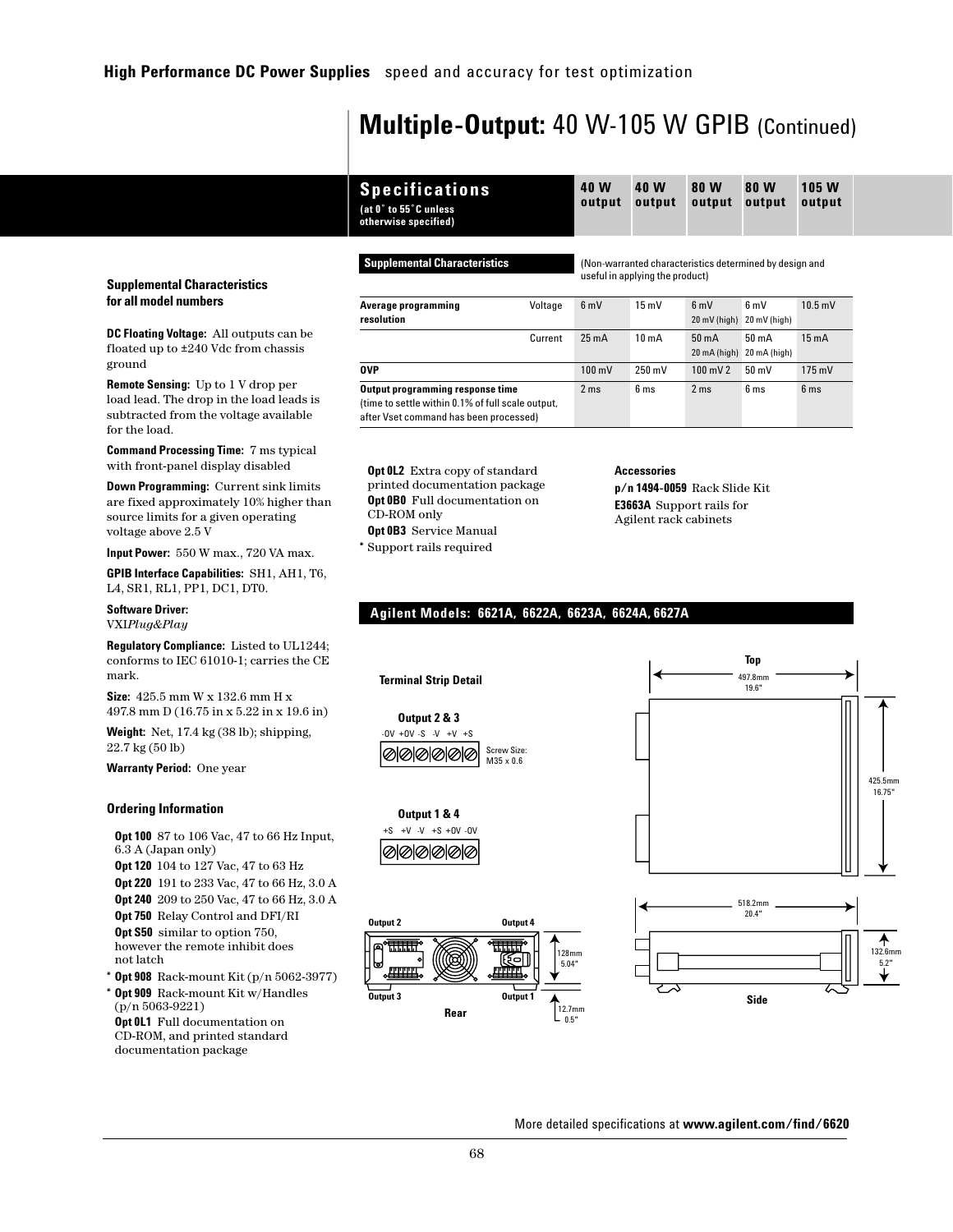

Protection features to ensure DUT safety 6625A, 6626A, 6628A, 6629A

## **Precision Multiple-Output**  25 W-50 W GPIB

Up to four fully isolated power supplies in a 3 U package Fast, low-noise outputs Dual-range, precision low current measurement Built-in measurements and advanced programmable features

Two or four isolated outputs are integrated into one package, conserving rack space and GPIB addresses. Dual ranges allow for more current at lower voltage levels. The outputs can be connected in parallel or series to further increase the flexibility that these products offer the system designer. Programming is done using industry standard SCPI commands and test system integration can be further simplified be using the VXI*Plug&Play* drivers. These power supplies help reduce test time with fast up and down programming, which is enhanced by the active down-programmer which can sink the full rated current.

These power supplies are very useful on the R&D bench. The accuracy of both the programming and the measurement systems allow precise control and monitoring of prototype bias power. The extensive protection features protect valuable prototypes, including very fast CV/CC crossover. The power supply can be controlled from either the front panel keypad or, for automated testing, from the GPIB.

| Specifications<br>(at 0° to 55°C unless<br>otherwise specified) |                             | 25 W output                                                                                | 50 W output                                                |
|-----------------------------------------------------------------|-----------------------------|--------------------------------------------------------------------------------------------|------------------------------------------------------------|
|                                                                 |                             |                                                                                            |                                                            |
| <b>Output power</b>                                             | Low-range volts, amps       | 0 to 7 V, 0 to 15 mA                                                                       | 0 to 16 V, 0 to 200 mA                                     |
|                                                                 | High range volts, amps      | 0 to 50 V, 0 to 500 mA                                                                     | 0 to 50 V, 0 to 1 A or<br>0 to 16 V, 0 to 2 A              |
| <b>Output combinations</b><br>for each model                    |                             |                                                                                            |                                                            |
| (total number of outputs)                                       | 6625A (2) Precision         | 1                                                                                          | $\mathbf{1}$                                               |
|                                                                 | 6626A (4) Precision         | $\overline{2}$                                                                             | $\overline{2}$                                             |
|                                                                 | 6628A (2) Precision         |                                                                                            | $\overline{2}$                                             |
|                                                                 | 6629A (4) Precision         |                                                                                            | 4                                                          |
| <b>Programming accuracy</b><br>(at $25^{\circ}$ C ±5°C)         | Voltage                     | $1.5$ mV + 0.016% (low)<br>10 mV + $0.016\%$ (high)                                        | $3 \text{ mV} + 0.016\%$ (low)<br>10 mV + $0.016\%$ (high) |
|                                                                 | Current                     | $15 \mu A + 0.04\%$ (low)<br>100 $\mu$ A + 0.04% (high)                                    | $185 \mu A + 0.04\%$ (low)<br>$500 \mu A + 0.04\%$ (high)  |
| <b>Readback accuracy</b><br>(at $25^{\circ}$ C ±5°C)            | Voltage                     | $0.016\% + 2$ mV (low)<br>$0.016\% + 10$ mV (high)                                         | $0.016\% + 3.5$ mV (low)<br>$0.016\% + 10$ mV (high)       |
|                                                                 | +/-Current                  | $0.03\% + 15 \mu A$ (low)<br>$0.03\% + 130 \mu A$ (high)                                   | $0.04\% + 250 \mu A$ (low)<br>$0.04\% + 550 \mu A$ (high)  |
| <b>Ripple and noise</b>                                         | Constant voltage rms        | $500 \mu V$                                                                                | 500 µV                                                     |
| (peak-to-peak, 20 Hz to 20 MHz;<br>rms, 20 Hz to 10 MHz)        | peak-to-peak                | 3 mV                                                                                       | 3 mV                                                       |
|                                                                 | <b>Constant current rms</b> | 0.1 <sub>m</sub> A                                                                         | 0.1 <sub>m</sub> A                                         |
| <b>Load regulation</b>                                          | Voltage                     | $0.5$ mV                                                                                   | $0.5$ mV                                                   |
|                                                                 | Current                     | $0.005$ mA                                                                                 | $0.01 \text{ mA}$                                          |
| <b>Load cross regulation</b>                                    | Voltage                     | $0.25$ mV                                                                                  | $0.25$ mV                                                  |
|                                                                 | Current                     | $0.005$ mA                                                                                 | $0.01$ mA                                                  |
| Line regulation                                                 | Voltage                     | $0.5$ mV                                                                                   | $0.5$ mV                                                   |
|                                                                 | Current                     | $0.005$ mA                                                                                 | $0.01$ mA                                                  |
| <b>Transient response time</b><br>change within specfications   |                             | 75 mV of nominal value following a load                                                    | Less than 75 us for the output to recover to within        |
| <b>Supplemental Characteristics</b>                             |                             | (Non-warranted characteristics determined<br>by design and useful in applying the product) |                                                            |
|                                                                 |                             | 25-watt output                                                                             | 50-watt output                                             |
| Average programming resolution                                  | Voltage                     | 460 µV (low)                                                                               | 1 mV (low)                                                 |
|                                                                 |                             | $3.2$ mV (high)                                                                            | $3.2$ mV (high)                                            |
|                                                                 | Current                     | $1 \mu A$ (low)                                                                            | $13 \mu A$ (low)                                           |
|                                                                 |                             | 33 µA (high)                                                                               | $131 \mu A$ (high)                                         |
|                                                                 | <b>OVP</b>                  | 230 mV                                                                                     | 230 mV                                                     |
| Output programming response time                                |                             | 6 <sub>ms</sub>                                                                            | 6 <sub>ms</sub>                                            |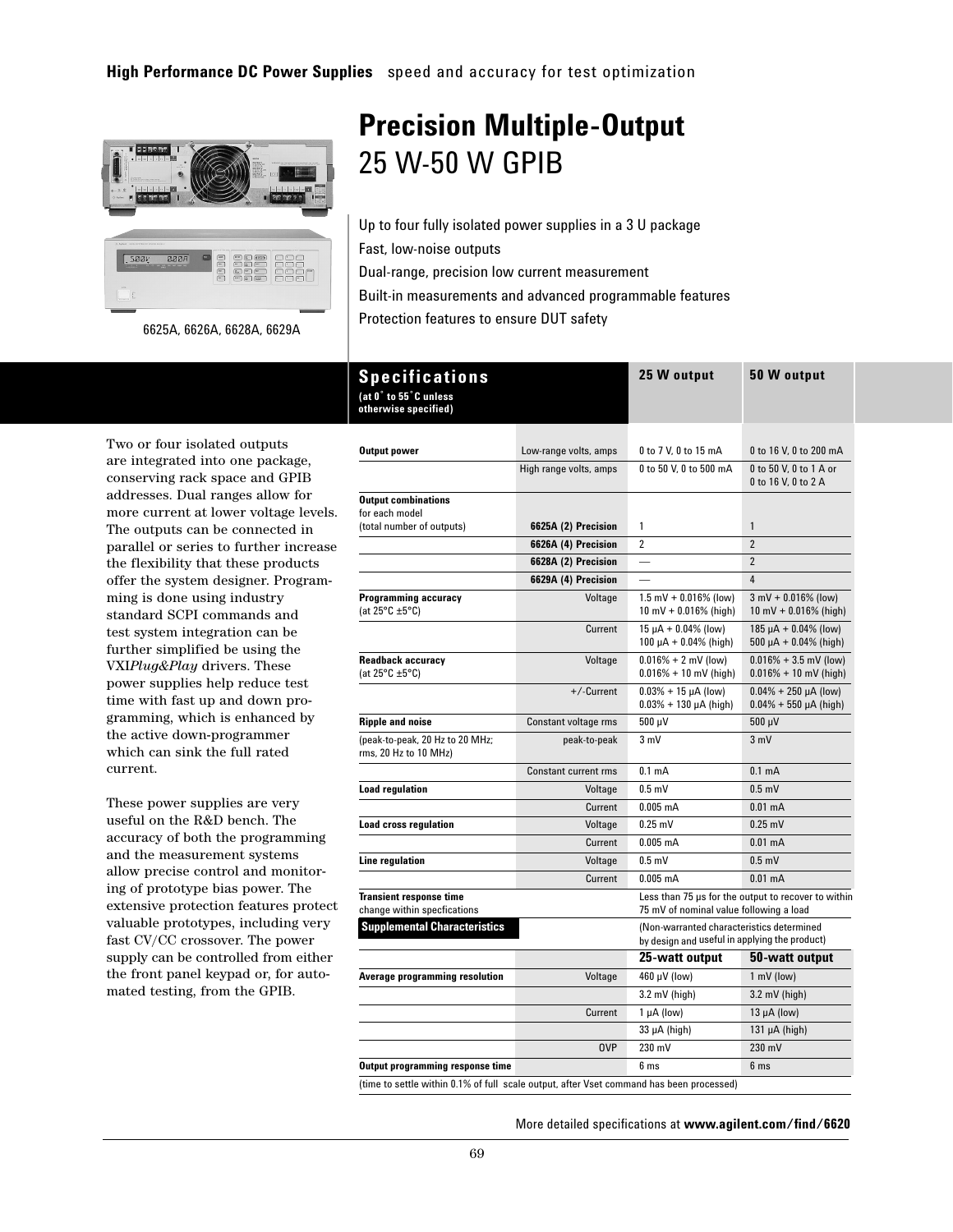## **Precision Multiple-Output:** 25 W-50 W GPIB (Continued)

## **Application Notes:**

**10 Practical Tips You Need to Know About Your Power Products** 5965-8239E

**10 Hints for Using Your Power Supply to Decrease Test Time**  5968-6359E

**Understanding Linear Power Supply Operation**  (AN1554) 5989-2291EN

**Modern Connectivity - Using USB and LAN I/O Converters**  (AN 1475-1) 5989-0123EN

## **Supplemental Characteristics for all model numbers**

**DC Floating Voltage:** All outputs can be floated up to ±240 Vdc from chassis ground

**Remote Sensing:** Up to 10 V drop per load lead. The drop in the load leads is subtracted from the voltage available for the load.

**Command Processing Time:** 7 ms typical with front-panel display disabled

**Input Power:** 550 W max., 720 VA max.

**GPIB Interface Capabilities:** SH1, AH1, T6, L4, SR1, RL1, PP1, DC1, DT0, C0, E1.

**Software Driver:** VXI*Plug&Play*

**Regulatory Compliance:** Listed to UL 1244; conforms to IEC 61010-1.

**Size:** 425.5 mm W x 132.6 mm H x 497.8 mm D (16.75 in x 5.22 in x 19.6 in)

**Weight:** 6626A, 6629A: Net, 17.4 kg (38 lb); shipping, 22.7 kg (50 lb) 6625A, 6628A: Net, 15.5 kg (34 lb); shipping, 20.8 kg (46 lb)

**Warranty Period:** One year

## **Ordering Information**

**Opt 100** 87 to 106 Vac, 47 to 66 Hz Input, 6.3 A (Japan only)

**Opt 120** 104 to 127 Vac, 47 to 63 Hz **Opt 220** 191 to 233 Vac, 47 to 66 Hz, 3.0 A **Opt 240** 209 to 250 Vac, 47 to 66 Hz, 3.0 A

**Opt 750** Relay Control and DFI/RI **Opt S50** Similar to option 750, however the remote inhibit does not latch

**Opt 908** Rack-mount Kit (p/n 5062-3977)

**Opt 909** Rack-mount Kit w/Handles (p/n 5063-9221) **Opt 0L1** Full documentation on CD-ROM, and printed standard documentation package

**Opt 0L2** Extra copy of standard printed documentation package **Opt 0B0** Full documentation on CD-ROM only **Opt 0B3** Service Manual

\* Support rails required

## **Accessories**

**p/n 1494-0059** Rack Slide Kit **E3663AC** Support rails for Agilent rack cabinets

## **Agilent Models: 6625A, 6626A, 6628A, 6629A**